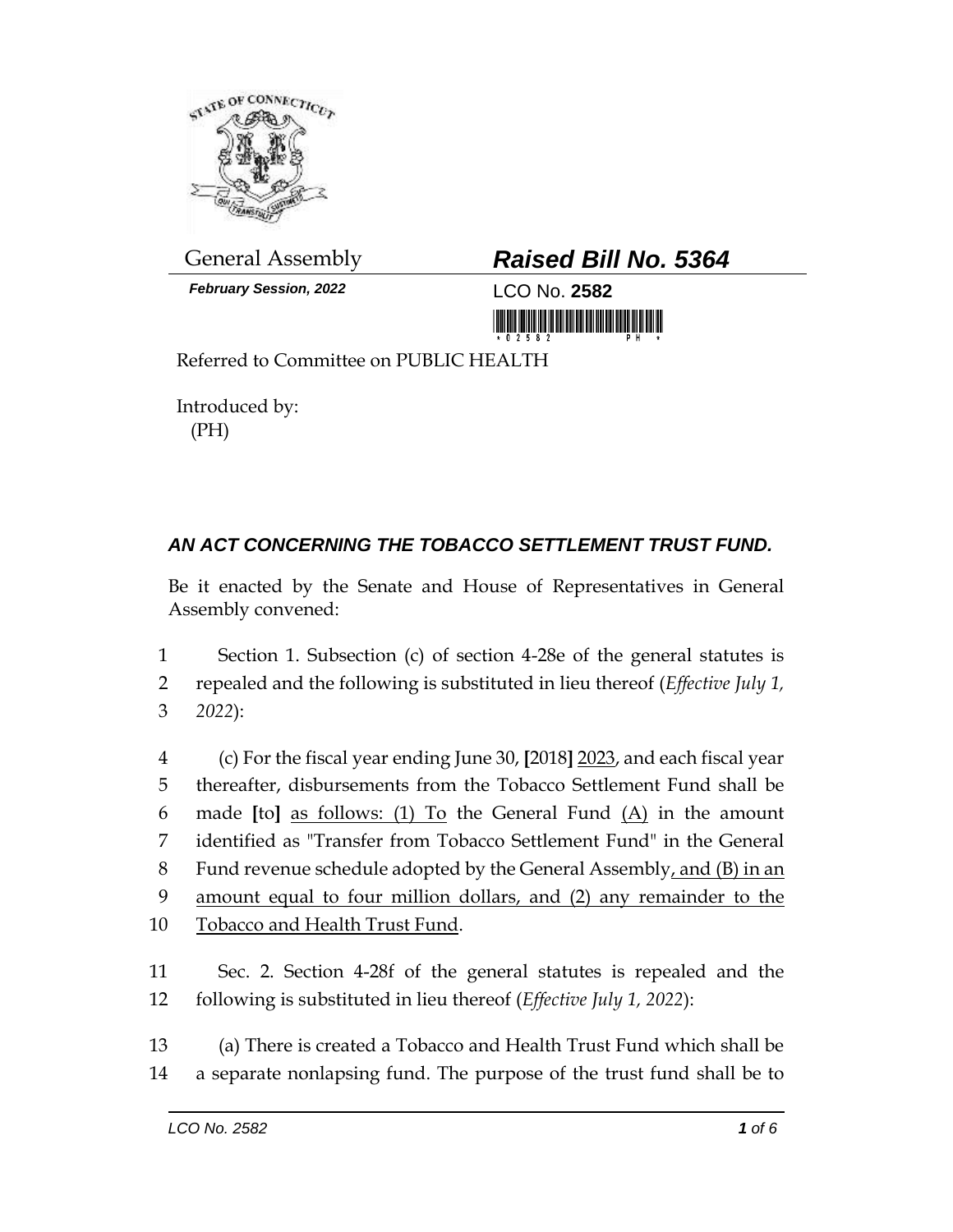create a continuing significant source of funds to (1) support and encourage development of programs to reduce tobacco abuse through prevention, education and cessation programs, (2) support and encourage development of programs to reduce substance abuse, and (3) develop and implement programs to meet the unmet physical and mental health needs in the state.

 (b) The trust fund may accept transfers from the Tobacco Settlement Fund and may apply for and accept gifts, grants or donations from public or private sources to enable the trust fund to carry out its objectives.

 (c) The trust fund shall be administered by a board of trustees, except that the board shall suspend its operations from July 1, 2003, to June 30, 2005, inclusive. The board shall, consist of seventeen trustees. The appointment of the initial trustees shall be as follows: (1) The Governor shall appoint four trustees, one of whom shall serve for a term of one year from July 1, 2000, two of whom shall serve for a term of two years from July 1, 2000, and one of whom shall serve for a term of three years from July 1, 2000; (2) the speaker of the House of Representatives and the president pro tempore of the Senate each shall appoint two trustees, one of whom shall serve for a term of two years from July 1, 2000, and one of whom shall serve for a term of three years from July 1, 2000; (3) the majority leader of the House of Representatives and the majority leader of the Senate each shall appoint two trustees, one of whom shall serve for a term of one year from July 1, 2000, and one of whom shall serve for a term of three years from July 1, 2000; (4) the minority leader of the House of Representatives and the minority leader of the Senate each shall appoint two trustees, one of whom shall serve for a term of one year from July 1, 2000, and one of whom shall serve for a term of two years from July 1, 2000; and (5) the Secretary of the Office of Policy and Management, or the secretary's designee, shall serve as an ex-officio voting member. Following the expiration of such initial terms, subsequent trustees shall serve for a term of three years. The period of suspension of the board's operations from July 1, 2003, to June 30, 2005, inclusive, shall not be included in the term of any trustee serving on July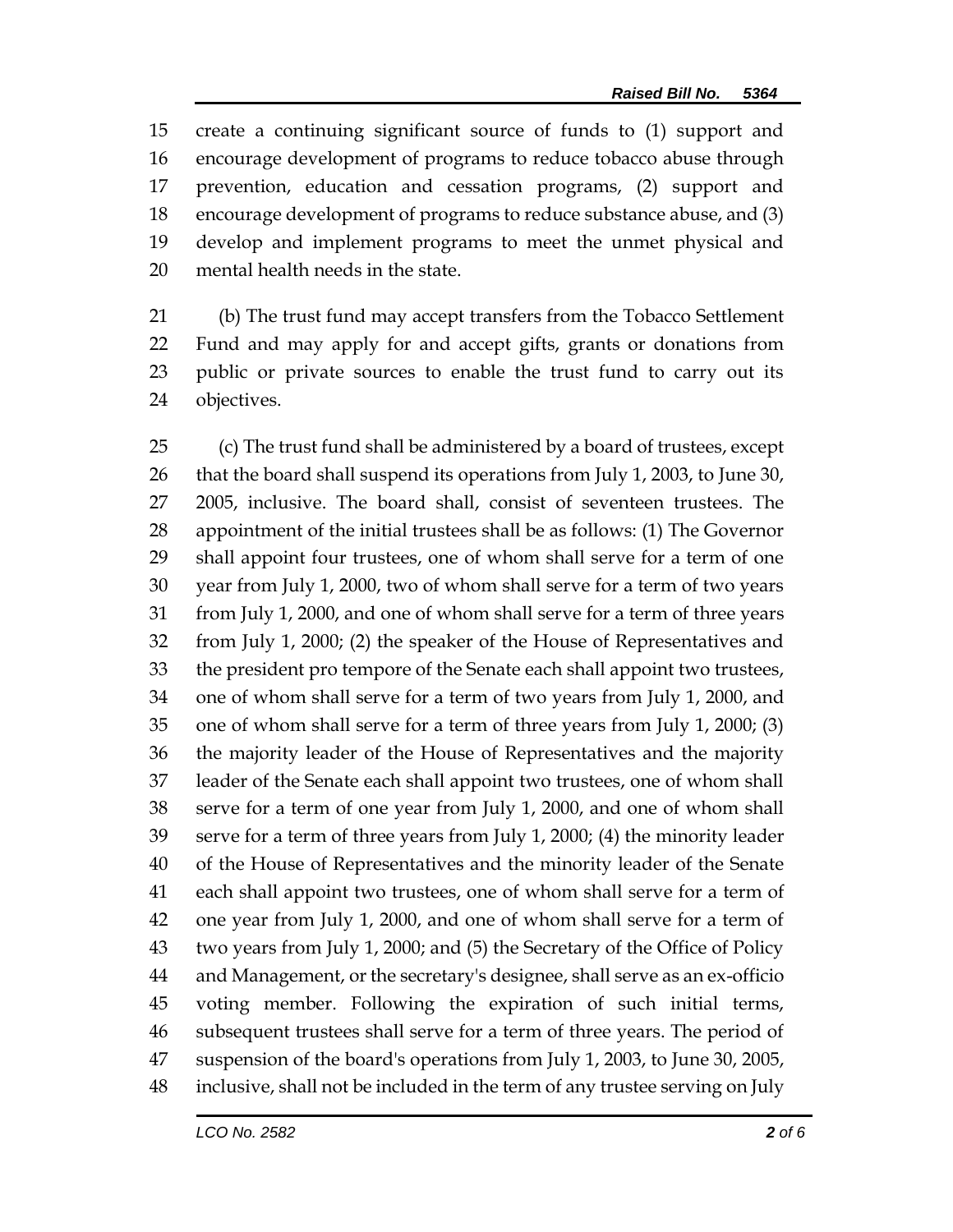1, 2003.

 The trustees shall serve without compensation except for reimbursement for necessary expenses incurred in performing their duties. The board of trustees shall establish rules of procedure for the conduct of its business which shall include, but not be limited to, criteria, processes and procedures to be used in selecting programs to receive money from the trust fund. The trust fund shall be within the Office of Policy and Management for administrative purposes only. The board of trustees shall, not later than January first of each year **[**, except following a fiscal year in which the trust fund does not receive a deposit from the Tobacco Settlement Fund, shall**]** submit a report of its activities and accomplishments to the joint standing committees of the General Assembly having cognizance of matters relating to public health and appropriations and the budgets of state agencies, in accordance with section 11-4a.

 (d) (1) **[**During the period commencing July 1, 2000, and ending June 30, 2003, the board of trustees, by majority vote, may recommend authorization of disbursement from the trust fund for the purposes described in subsection (a) of this section and section 19a-6d, provided the board may not recommend authorization of disbursement of more than fifty per cent of net earnings from the principal of the trust fund for such purposes. For the fiscal year commencing July 1, 2005, and each fiscal year thereafter, the board may recommend authorization of the net earnings from the principal of the trust fund for such purposes. For the fiscal year ending June 30, 2009, and each fiscal year thereafter, the board may recommend authorization of disbursement for such purposes of (A) up to one-half of the annual disbursement from the Tobacco Settlement Fund to the Tobacco and Health Trust Fund from the previous fiscal year, pursuant to section 4-28e, up to a maximum of six million dollars per fiscal year, and (B) the net earnings from the principal of the trust fund from the previous fiscal year.**]** For the fiscal year ending June 30, **[**2014**]** 2023, and each fiscal year thereafter, the 81 board of trustees, by majority vote, may recommend authorization of disbursement **[**of up to the total unobligated balance remaining in the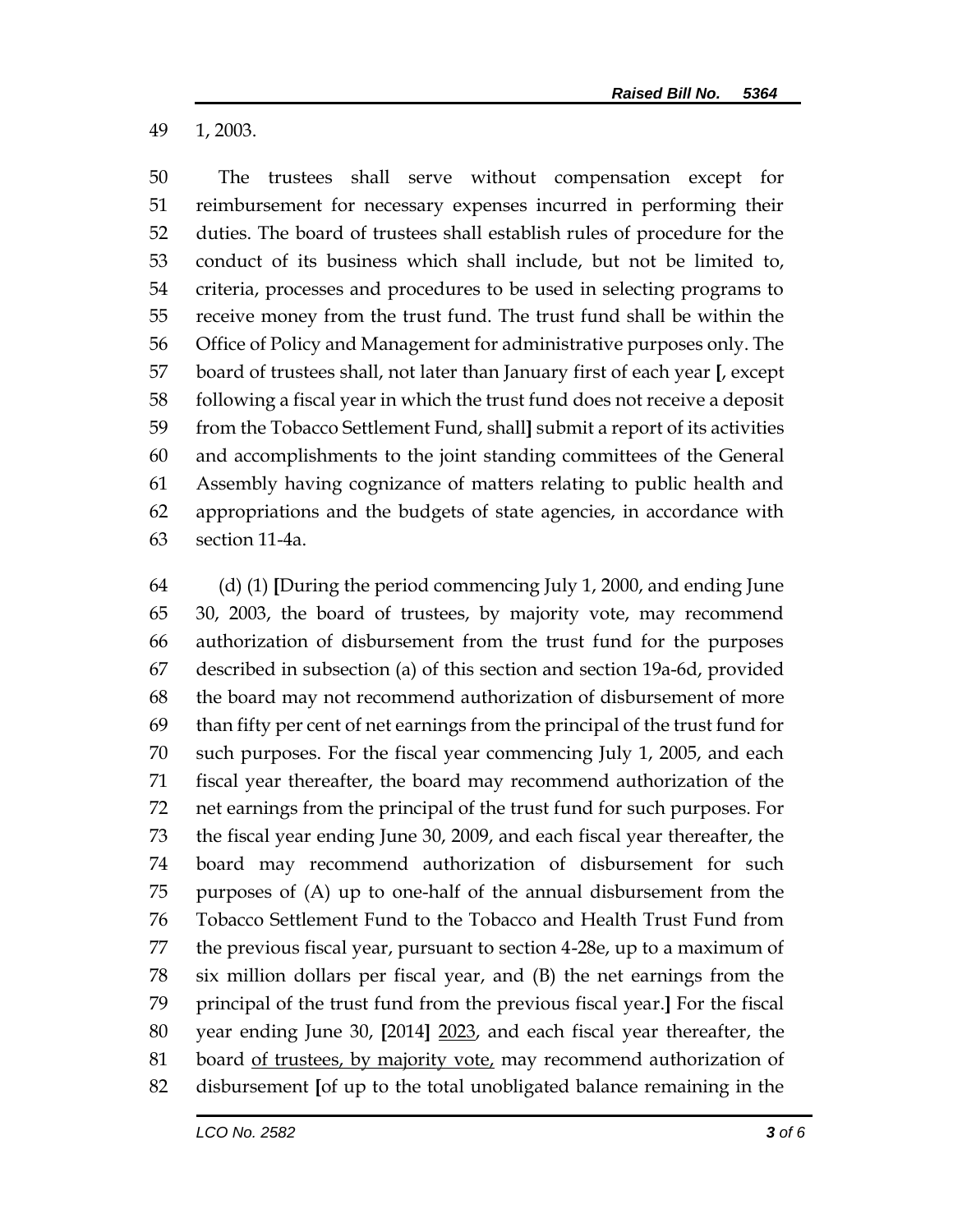trust fund after disbursement in accordance with the provisions of the general statutes and relevant special and public acts for such purposes, not to exceed**]** from the trust fund for the purposes described in subsection (a) of this section and section 19a-6d, provided the board may not recommend authorization of disbursement of more than twelve million dollars per fiscal year from the trust fund for such purposes. The board's recommendations shall give (i) priority to programs that address tobacco and substance abuse and serve minors, pregnant women and parents of young children, and (ii) consideration to the availability of private matching funds. Recommended disbursements from the trust fund shall be in addition to any resources that would otherwise be appropriated by the state for such purposes and programs.

 (2) Except during the fiscal years ending June 30, 2004, and June 30, 2005, the board of trustees shall submit such recommendations for the authorization of disbursement from the trust fund to the joint standing committees of the General Assembly having cognizance of matters relating to public health and appropriations and the budgets of state agencies. Not later than thirty days after receipt of such recommendations, said committees shall advise the board of their approval, modifications, if any, or rejection of the board's recommendations. If said joint standing committees do not concur, the speaker of the House of Representatives, the president pro tempore of the Senate, the majority leader of the House of Representatives, the majority leader of the Senate, the minority leader of the House of Representatives and the minority leader of the Senate each shall appoint one member from each of said joint standing committees to serve as a committee on conference. The committee on conference shall submit its report to both committees, which shall vote to accept or reject the report. The report of the committee on conference may not be amended. If a joint standing committee rejects the report of the committee on conference, the board's recommendations shall be deemed approved. If the joint standing committees accept the report of the committee on conference, the joint standing committee having cognizance of matters relating to appropriations and the budgets of state agencies shall advise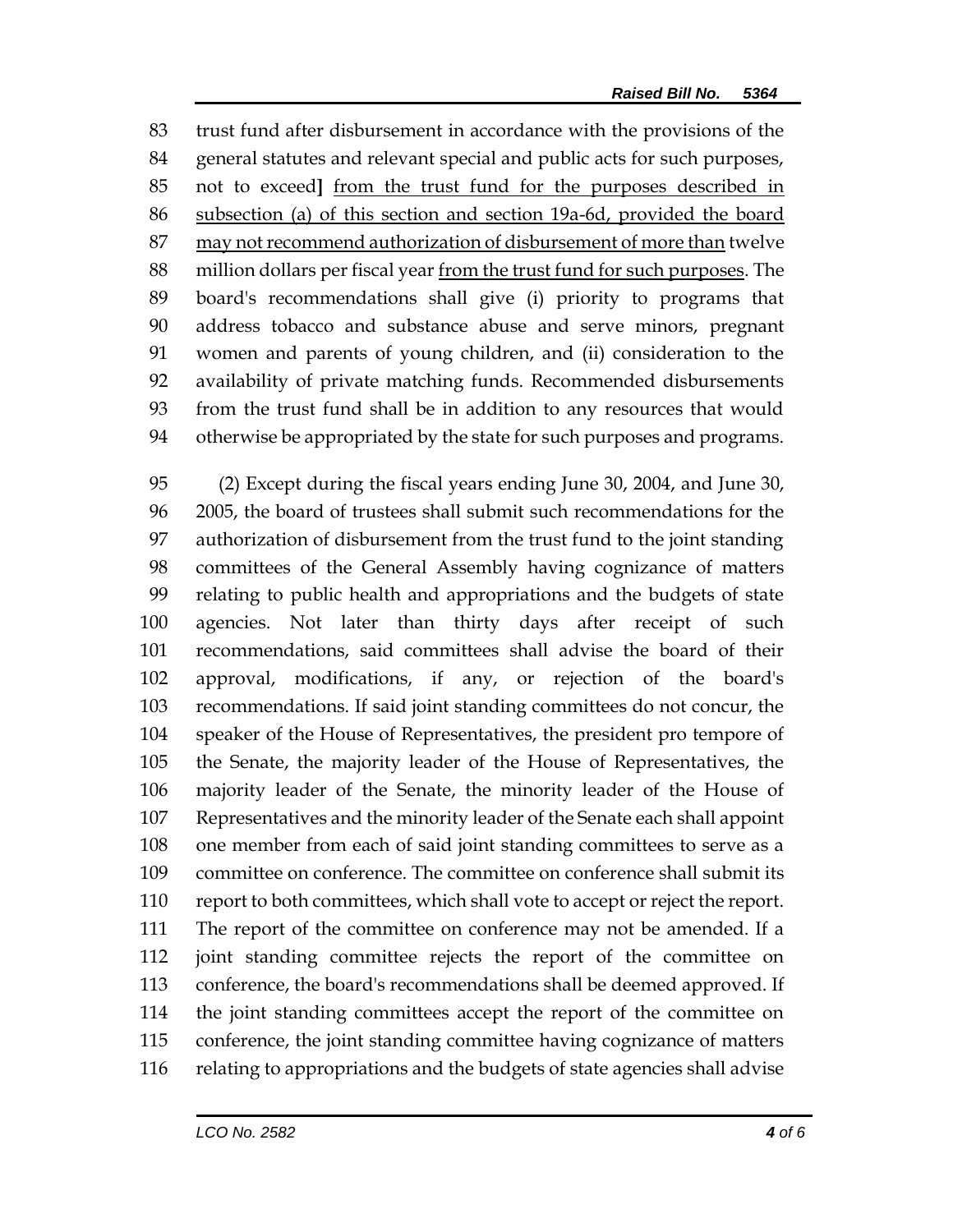the board of said joint standing committees' approval or modifications, if any, of the board's recommended disbursement. If said joint standing committees do not act within thirty days after receipt of the board's recommendations for the authorization of disbursement, such recommendations shall be deemed approved. Disbursement from the trust fund shall be in accordance with the board's recommendations as approved or modified by said joint standing committees.

 (3) After such recommendations for the authorization of disbursement have been approved or modified pursuant to subdivision (2) of this subsection, any modification in the amount of an authorized disbursement in excess of fifty thousand dollars or ten per cent of the authorized amount, whichever is less, shall be submitted to said joint standing committees and approved, modified or rejected in accordance with the procedure set forth in subdivision (2) of this subsection. Notification of all disbursements from the trust fund made pursuant to this section shall be sent to the joint standing committees of the General Assembly having cognizance of matters relating to public health and appropriations and the budgets of state agencies, through the Office of Fiscal Analysis.

 (4) The board of trustees shall, not later than February first of each year **[**, except following a fiscal year in which the trust fund does not receive a deposit from the Tobacco Settlement Fund,**]** submit a report to the General Assembly, in accordance with the provisions of section 11- 4a, that includes all disbursements and other expenditures from the trust fund and an evaluation of the performance and impact of each program receiving funds from the trust fund. Such report shall also include the criteria and application process used to select programs to receive such funds.

| This act shall take effect as follows and shall amend the following<br>sections: |                     |            |
|----------------------------------------------------------------------------------|---------------------|------------|
| Section 1                                                                        | <i>July 1, 2022</i> | $4-28e(c)$ |
| Sec. 2                                                                           | July 1, 2022        | $4-28f$    |